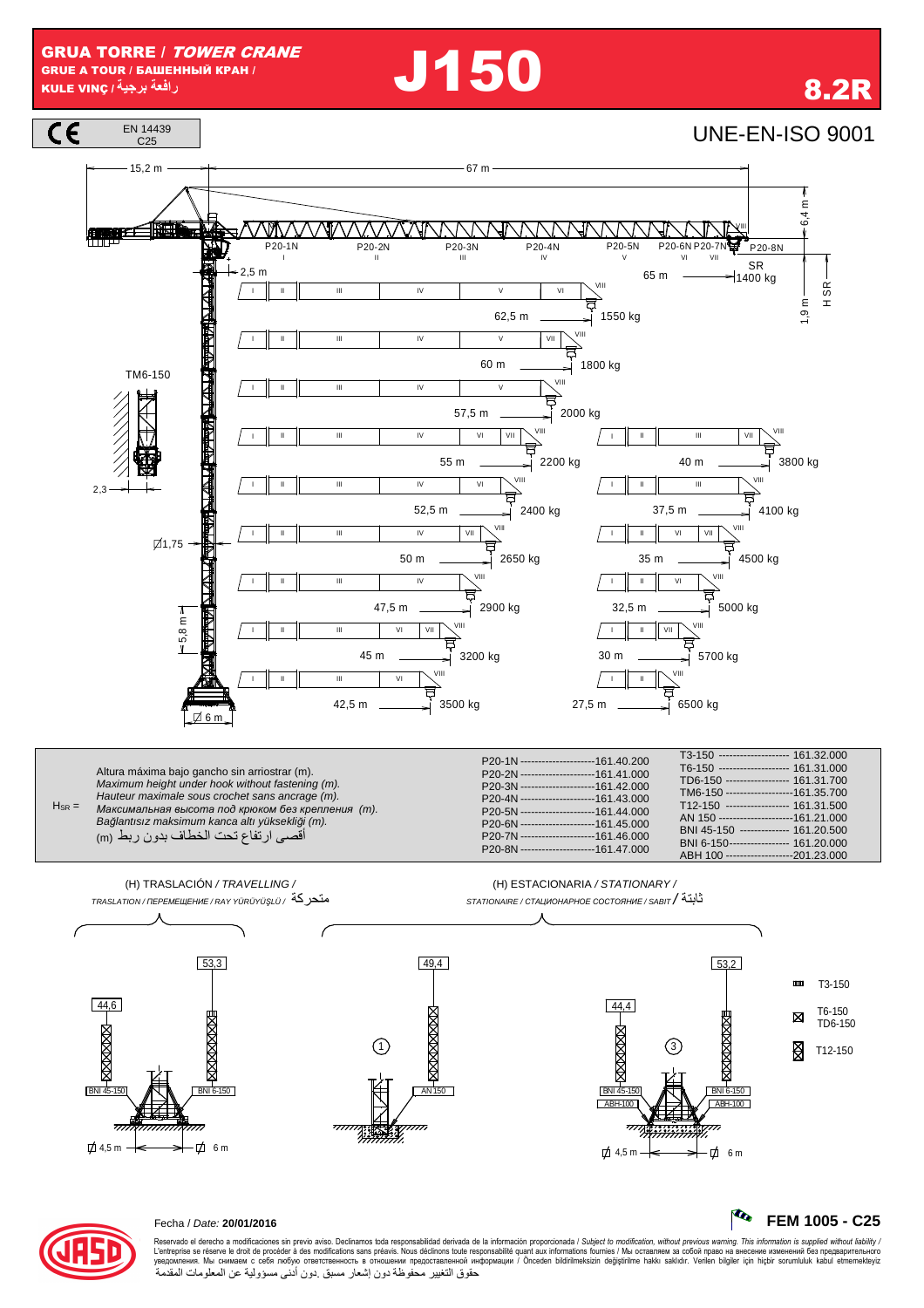| الأحمال/ CARGAS / LOADS / CHARGES / HAFPY3KH / YÜKLER |                                                                                                                                  |      |                                                                                                                                   |      |      |                          |      |      |      | J150.8.2R |      |               |      |      |      |                          |                          |      |      |
|-------------------------------------------------------|----------------------------------------------------------------------------------------------------------------------------------|------|-----------------------------------------------------------------------------------------------------------------------------------|------|------|--------------------------|------|------|------|-----------|------|---------------|------|------|------|--------------------------|--------------------------|------|------|
| لمہا                                                  | أقصي حمولة/ Cargas máximas / Maximum loads / Charges maximales / Максимальные нагрузки / Maksimum yük<br>SR (kg)<br>SR - 8000 kg |      |                                                                                                                                   |      |      |                          |      |      |      |           |      |               |      |      |      |                          |                          |      |      |
| <u>NN</u><br>[m]                                      | 8000 kg<br>$@$ (m)                                                                                                               |      | Alcance del gancho [m] / Hook reach [m] / Portée du crochet (m) / Радиус действия крюка (m) / Kancanın yüksekliği (m) /<br>الخطاف |      |      |                          |      |      |      |           |      |               |      |      |      |                          |                          |      |      |
|                                                       |                                                                                                                                  | 20   | 25                                                                                                                                | 27,5 | 30   | 32,5                     | 35   | 37,5 | 40   | 42,5      | 45   | 47,5          | 50   | 52,5 | 55   | 57,5                     | 60                       | 62,5 | 65   |
| 65,0                                                  | 15,6                                                                                                                             | 6080 | 4728                                                                                                                              | 4236 | 3827 | 3480                     | 3183 | 2925 | 2700 | 2501      | 2324 | 2166          | 2024 | 1895 | 1778 | 1671                     | 1573                     | 1483 | 1400 |
| 62,5                                                  | 16,1                                                                                                                             | 6289 | 4895                                                                                                                              | 4388 | 3966 | 3608                     | 3302 | 3037 | 2804 | 2599      | 2417 | 2254          | 2108 | 1975 | 1854 | 1744                     | 1643                     | 1550 |      |
| 60,0                                                  | 17,1                                                                                                                             | 6760 | 5272                                                                                                                              | 4731 | 4280 | 3898                     | 3571 | 3288 | 3040 | 2821      | 2627 | 2453          | 2296 | 2154 | 2025 | 1908                     | 1800                     |      |      |
| 57,5                                                  | 17,8                                                                                                                             | 7025 | 5484                                                                                                                              | 4924 | 4457 | 4062                     | 3723 | 3429 | 3173 | 2946      | 2744 | 2564          | 2402 | 2255 | 2122 | 2000                     | $\overline{\phantom{0}}$ |      |      |
| 55,0                                                  | 18,2                                                                                                                             | 7240 | 5656                                                                                                                              | 5080 | 4600 | 4194                     | 3846 | 3544 | 3280 | 3047      | 2840 | 2655          | 2488 | 2337 | 2200 | $\overline{\phantom{0}}$ |                          |      |      |
| 52,5                                                  | 18,6                                                                                                                             | 7405 | 5788                                                                                                                              | 5200 | 4710 | 4295                     | 3940 | 3632 | 3363 | 3125      | 2913 | 2724          | 2554 | 2400 |      | $\overline{\phantom{0}}$ |                          |      |      |
| 50,0                                                  | 19,2                                                                                                                             | 7645 | 5980                                                                                                                              | 5375 | 4870 | 4443                     | 4077 | 3760 | 3483 | 3238      | 3020 | 2825          | 2650 |      |      |                          |                          |      |      |
| 47,5                                                  | 19,6                                                                                                                             | 7823 | 6122                                                                                                                              | 5504 | 4988 | 4552                     | 4179 | 3855 | 3571 | 3321      | 3099 | 2900          |      |      |      |                          |                          |      |      |
| 45,0                                                  | 20,1                                                                                                                             | 8000 | 6304                                                                                                                              | 5669 | 5140 | 4692                     | 4309 | 3976 | 3685 | 3428      | 3200 | $\frac{1}{2}$ | __   |      |      |                          |                          |      |      |
| 42,5                                                  | 20,5                                                                                                                             | 8000 | 6426                                                                                                                              | 5780 | 5242 | 4786                     | 4396 | 4057 | 3761 | 3500      |      |               |      |      |      |                          |                          |      |      |
| 40,0                                                  | 20,6                                                                                                                             | 8000 | 6488                                                                                                                              | 5836 | 5293 | 4834                     | 4440 | 4099 | 3800 |           |      |               |      |      |      |                          |                          |      |      |
| 37,5                                                  | 20,7                                                                                                                             | 8000 | 6490                                                                                                                              | 5838 | 5295 | 4835                     | 4441 | 4100 |      |           |      |               |      |      |      |                          |                          |      |      |
| 35,0                                                  | 20,9                                                                                                                             | 8000 | 6572                                                                                                                              | 5913 | 5363 | 4898                     | 4500 |      |      |           |      |               |      |      |      |                          |                          |      |      |
| 32,5                                                  | 21,3                                                                                                                             | 8000 | 6704                                                                                                                              | 6033 | 5473 | 5000                     |      |      |      |           |      |               |      |      |      |                          |                          |      |      |
| 30,0                                                  | 22,1                                                                                                                             | 8000 | 6976                                                                                                                              | 6280 | 5700 | $\overline{\phantom{m}}$ |      |      |      |           |      |               |      |      |      |                          |                          |      |      |
| 27,5                                                  | 22,7                                                                                                                             | 8000 | 7218                                                                                                                              | 6500 |      |                          |      |      |      |           |      |               |      |      |      |                          |                          |      |      |



| نَّقَ   LASTRES INFERIORES   L <i>OWER BALLASTS   LESTS INFÉRIEURS   HИЖНИЙ БАЛЛАСТ   ALT AĞIRLIK TAŞLARI</i> |      |      |  |      |      |      | J150.8.2R |  |
|---------------------------------------------------------------------------------------------------------------|------|------|--|------|------|------|-----------|--|
| <b>BNI 45-150</b>                                                                                             | H(m) | 21,2 |  | 32,8 | 38,6 |      | 44.6      |  |
|                                                                                                               | P(t) | 48   |  | 60   | ⇁    |      | 96        |  |
| <b>BNI 6-150</b>                                                                                              | H(m) | 41.5 |  | 50,3 |      | 53,3 |           |  |
|                                                                                                               | P(t) | 48   |  | 72   |      |      | 96        |  |

H: Altura bajo gancho / Height under hook / Hauteur maximale sous crochet *Высота под крюком* / Kanca altı yüksekli*ğ*i / ف ,-ا 8 9أ ع /ر:ا Para alturas intermedias tomar el lastre correspondiente a la altura superior / For intermediate heights take the ballast corresponding to the higher height / Pour les hauteurs intermédiaires, opter pour le<br>lest correspon للار تفاعات البينية ير جي استخدام الثقل العائد للار تفاع الأعلى/ karşılık gelen ağirliği alınız



## Fecha / Date: **20/01/2016 FEM 1005 - C25**

Reservado el derecho a modificaciones sin previo aviso. Declinamos toda responsabilidad derivada de la información proporcionada / Subjec*t to modification, without previous warning. This information is supplied without l* حقوق التغيير محفوظة دون إشعار مسبق دون أدنى مسؤولية عن المعلومات المقدمة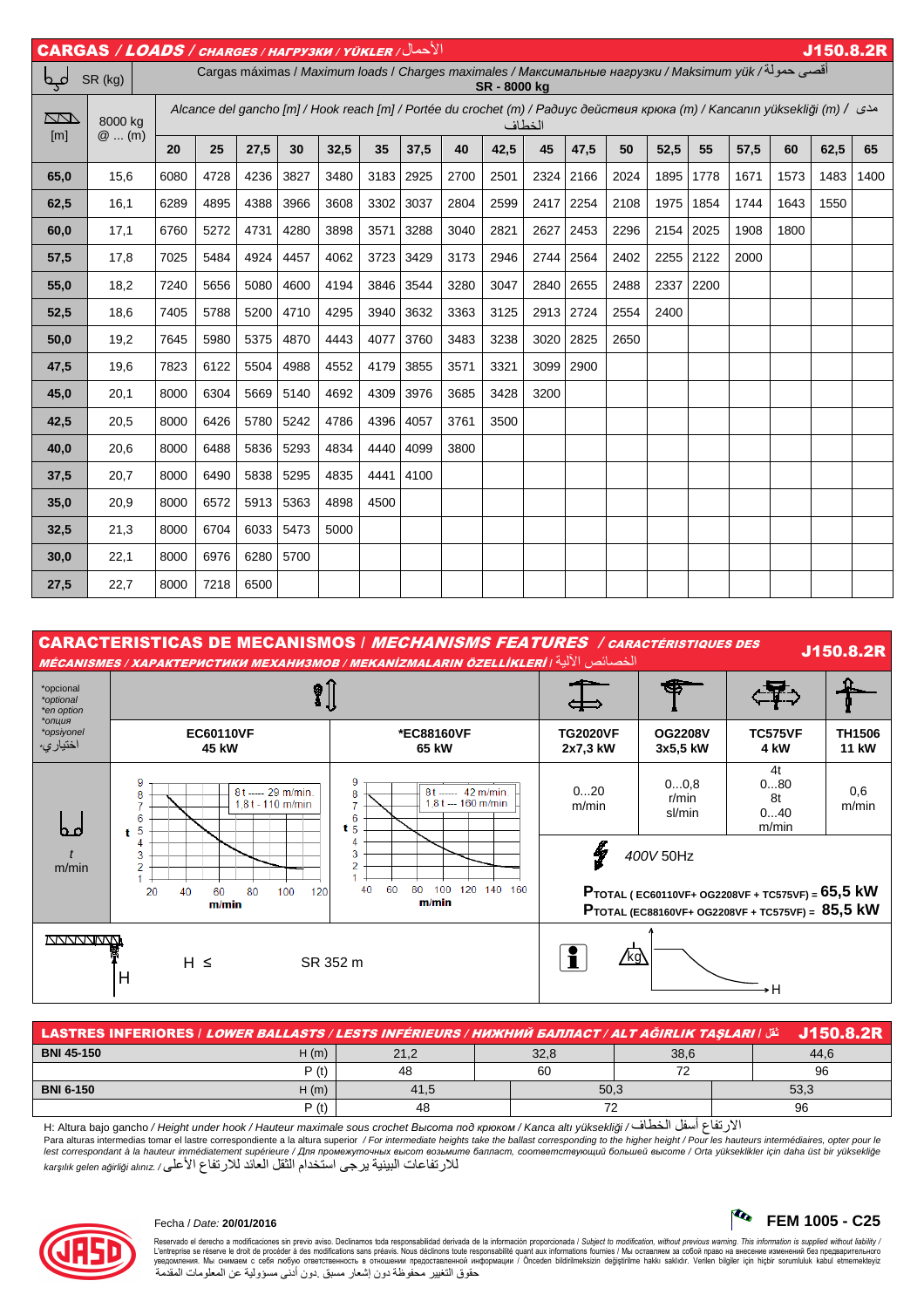| قائمة التحميل / LISTA DE EMBARQUE / <i>PACKING LIST / LISTE DE COLISAGE / СПИСОК ПОСТАВКИ / СЕКІ LISTESI</i><br>J150.8.2R                                                                                                                                                                                                                                                                                                                                                                                                                                 |                                                                           |                                                                      |                                                                      |                                                            |  |  |  |  |  |
|-----------------------------------------------------------------------------------------------------------------------------------------------------------------------------------------------------------------------------------------------------------------------------------------------------------------------------------------------------------------------------------------------------------------------------------------------------------------------------------------------------------------------------------------------------------|---------------------------------------------------------------------------|----------------------------------------------------------------------|----------------------------------------------------------------------|------------------------------------------------------------|--|--|--|--|--|
| اسم/ DENOMINACIÓN / DENOMINATION / DÉSIGNATION / HA3BAHHE / AÇIKLAMA                                                                                                                                                                                                                                                                                                                                                                                                                                                                                      | $L$ [m]                                                                   | A[m]                                                                 | $H[m]$ $P/W$ [kg]                                                    |                                                            |  |  |  |  |  |
| Torre inferior / Lower tower / Tour inférieure /<br>$TI-6-150$<br>البر ج السفلي / Нижняя башня Alt kule                                                                                                                                                                                                                                                                                                                                                                                                                                                   | 6,175                                                                     | 2,190                                                                | 2,190                                                                | 3.535                                                      |  |  |  |  |  |
| T6-150<br>TD6-150<br>Torre /Tower/Tour<br>TT6-150<br>برج/ Башня / Kule<br>T3-150<br>T12-150                                                                                                                                                                                                                                                                                                                                                                                                                                                               | 6,175<br>6,175<br>6,175<br>3,265<br>12,000                                | 1,870<br>1,870<br>1,870<br>1,870<br>1,870                            | 1,870<br>1,870<br>1,870<br>1,870<br>1,870                            | 2.760<br>2.930<br>2.760<br>1.550<br>5.180                  |  |  |  |  |  |
| Torre asiento pista + base punta de torre + orientación<br>Slewing table $+$ tower head base $+$ slewing mechanism<br>Tour pivot + base du porte-flèche + mécanisme d'orientation<br>Сиденье площадки + основание верхней секции башни +<br>поворотный механизм<br>Göbek + kule kafa bölümü tabanı + mekanizma<br>برج وحدة الدوارن + قاعدة رأس البرج + ألية الدوران                                                                                                                                                                                       | 4,860                                                                     | 2,100                                                                | 2,035                                                                | 6.700                                                      |  |  |  |  |  |
| P20-1 [I]<br>Tramo de pluma<br>P20-2 [II]<br><b>Jib section</b><br>P20-3 [III]<br><u> MAAAAAAAAAAAAAAAAAAA</u><br>Tronçon de flèche<br>P20-4 [IV]<br>Секция стрелы<br>P20-5 [V]<br>Bom bölümü<br>P20-6 [VI]<br>P20-7 [VII]<br>أجزاء الذراع<br>P20-8 [VIII]                                                                                                                                                                                                                                                                                                | 11,660<br>11,690<br>10,190<br>10,190<br>10,115<br>5,190<br>2,690<br>2,950 | 1,175<br>1,150<br>1,200<br>1,165<br>1,165<br>1,200<br>1,200<br>1,266 | 2,230<br>2,295<br>2,195<br>2,145<br>2,145<br>2,135<br>2,135<br>2,440 | 1.913<br>1.630<br>1.290<br>970<br>775<br>345<br>140<br>275 |  |  |  |  |  |
| Cabeza superior (con elevación carga, traslación carro y armarios eléctricos)<br>Top part (with hoisting, trolley displacement and electrical cabinets)<br>Tête supérieure (avec mécanisme de levage de charge, translation du chariot<br>et armoires électriques)<br>Ŀ<br>Верхняя головная часть (с механизмом подъема груза, механизмом<br>перемещения грузовой тележки и электрическими шкафами)<br>Ust vinç başı (kaldıraç, mobil yük arabası ve elektrik panoları ile birlikte)<br>الرأس العلوية (مع رافع الحمولة ومحرك العربة والخزانات الكهربائية) | 10,890                                                                    | 2,150                                                                | 2,480                                                                | 9.000                                                      |  |  |  |  |  |
| Cabeza superior (sin elevación carga, traslación carro y armarios eléctricos)<br>Top part (without hoisting, trolley displacement and electrical cabinets)<br>Tête supérieure (sans mécanisme de levage de charge, translation du chariot<br>et armoires électriques)<br>Верхняя головная часть (без механизма подъема груза, механизма<br>перемещения грузовой тележки и электрических шкафов)<br>Ust vinç başı (kaldıraç, mobil yük arabası ve elektrik panoları olmadan)<br>الرأس العلوية (بدون رافع الحمولة ومحرك العربة والخزانات الكهربائية)        | 10,890                                                                    | 2,150                                                                | 2,480                                                                | 5.450                                                      |  |  |  |  |  |
| $M - 1$<br>Polipasto / Hook assembly / Palan / Полиспаст /<br><b>SR</b><br>بكرة/ Kanca takımı                                                                                                                                                                                                                                                                                                                                                                                                                                                             | 0,996                                                                     | 0,200                                                                | 1,00                                                                 | 350                                                        |  |  |  |  |  |
| Tirante sostén pluma / Jib support tie / Tirant de fleche /<br>Растяжка поддержки стрелы / Kol destek bağları / مشد<br>دعامة الذراع                                                                                                                                                                                                                                                                                                                                                                                                                       | 5,845                                                                     | 0,325                                                                | 0,350                                                                | 838                                                        |  |  |  |  |  |
| Carro / Trolley / Chariot / Грузовая тележка / Şaryo /<br><b>SR</b><br>عربة                                                                                                                                                                                                                                                                                                                                                                                                                                                                               | 1,80                                                                      | 1,93                                                                 | 1,77                                                                 | 405                                                        |  |  |  |  |  |
| Contrapluma con plataformas / Counterjib with platforms<br>H<br>Contre-flèche avec plateformes / Противовесная консоль с<br>الذراع المقابل مع المنصة/ платформами / Platformlu kuyruk                                                                                                                                                                                                                                                                                                                                                                     | 8,160                                                                     | 2,475                                                                | 0,530                                                                | 1.960                                                      |  |  |  |  |  |
| Plataforma y cabina / Platform and cabin / Plateforme et cabine<br>платформа и кабина / Platform ve kabin / منصة وكابينة                                                                                                                                                                                                                                                                                                                                                                                                                                  | 3,520                                                                     | 2,060                                                                | 2,400                                                                | 1.085                                                      |  |  |  |  |  |
| Estructura torre de montaje / Jacking cage<br>structure / Structure de tour de montage /<br>TM6-150<br>Структура монтажной башни / Kaldırma<br>kafesi yapısı / التركيب/ kafesi                                                                                                                                                                                                                                                                                                                                                                            | 10,320                                                                    | 2,420                                                                | 2,310                                                                | 3.500                                                      |  |  |  |  |  |



## Fecha / Date: 20/01/2016



 $\begin{bmatrix} \mathbf{C_0} & FEM & 1005 - C25 \end{bmatrix}$